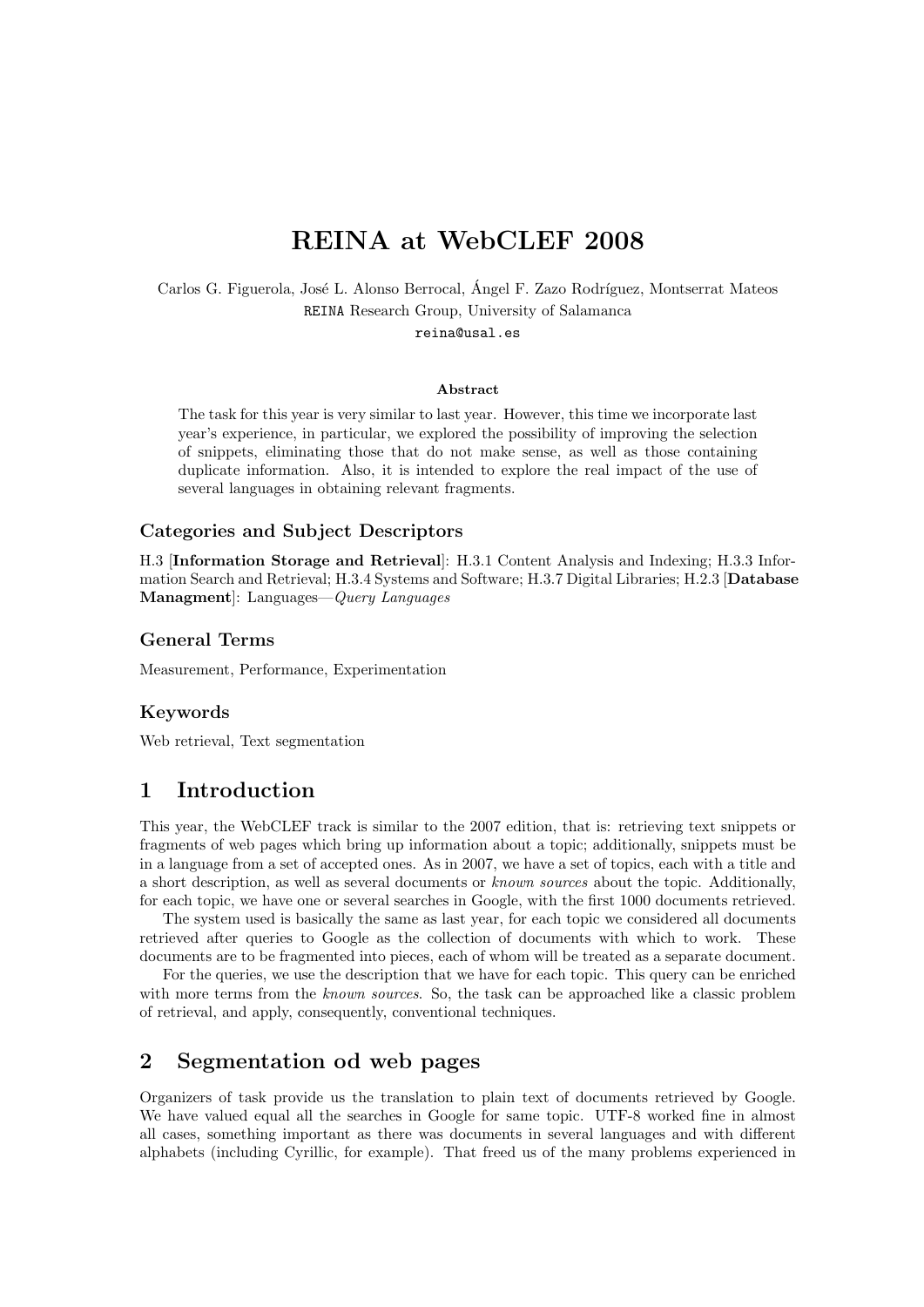previous editions with the detection of the coding system of each document. So, for each document translated to plain text, we have to segment it in fragments, to obtain the terms of each fragment and to calculate its weights.

To segment documents and to obtain fragments or short text passages can be applied diverse techniques. Basically, ones are based on the size in bytes, or words; and others are oriented in the separation in phrases or paragraphs [6]. The former techniques produce, of course, pieces more homogenous in size, but often devoid of sense, as the partition point is blind. The other techniques tend to produce fragments of very different size. In addition, its application not always is simple; in many cases the conversion to plain text of a web document loses the separations between paragraphs, nondifference between soft and hard line feeds, or blurs structural elements, like the tables [5].

A simplist approach, like the election of a orthographic character, as the period (.) like reference to fragment the text [2], tends to produce passages too short and, therefore, little useful for the objectives of this task. In our case, we adopted a mixed approach. After several tests, we decided that the suitable size for each fragment was around the 1500 bytes, but as we wanted fragments that had informative sense, our fragmenter looks for the period closest the 1500 bytes, and part by that point.

Some other transformations were carried out: conversion to small letters, removing accents, removing stopwords, (with a long list of stop words for all the accepted languages), application of a simple s-stemmer.

Each fragment thus obtained and transformed was considered an independent document. Terms were extracted and they were weighed according to scheme ATU (slope=0.2) [3], applying to the good well-known vectorial model.

### 3 Formation of queries

From the document collection formed with snippets, we must select those that are more usefull for each topic. The key is in composing suitable queries that can produce this selection. As sources of information to compose those queries, we have topics with a short title and a brief description. Additionally, we also have, for each topic, a few documents denominated known sources, in full text.

So we can use topics (title and description) like nucleus of each query, and enrich this one with terms coming from the known sources. The known sources are complete documents, which can contain many terms.

### 4 What's new for this year

Last year we worked on the formation of the queries. The basic dilemma was whether the core of each topic (title and description) could be enriched by the terms of the known sources, and to what extent the use of these terms adds useful information to the query.

Results showed little difference in using terms of known sources or not. It's better to use these terms, ma non tropo. However, runs of last year showed more things. Web pages are not conventional documents; in addition to hyperlinks and hypermedia elements, they have a structure that is not always sequentially. Many web pages are viewed by the user as a set of visual blocks that have different functions and containing different types of information [4]. From the standpoint of obtaining this information, some blocks are more useful than others. The conventional tools of conversion to plain text are not able to reproduce this visual structure, the result is that many of the fragments that we get are meaningless. Others contain information not relevant to our purposes: navigational aids, copyright notices, advertising, etc..

Unfortunately, this visual structure can not be obtained from the elements of HTML and this a difficult area to address, although there are some jobs that are trying to solve these problems [1].